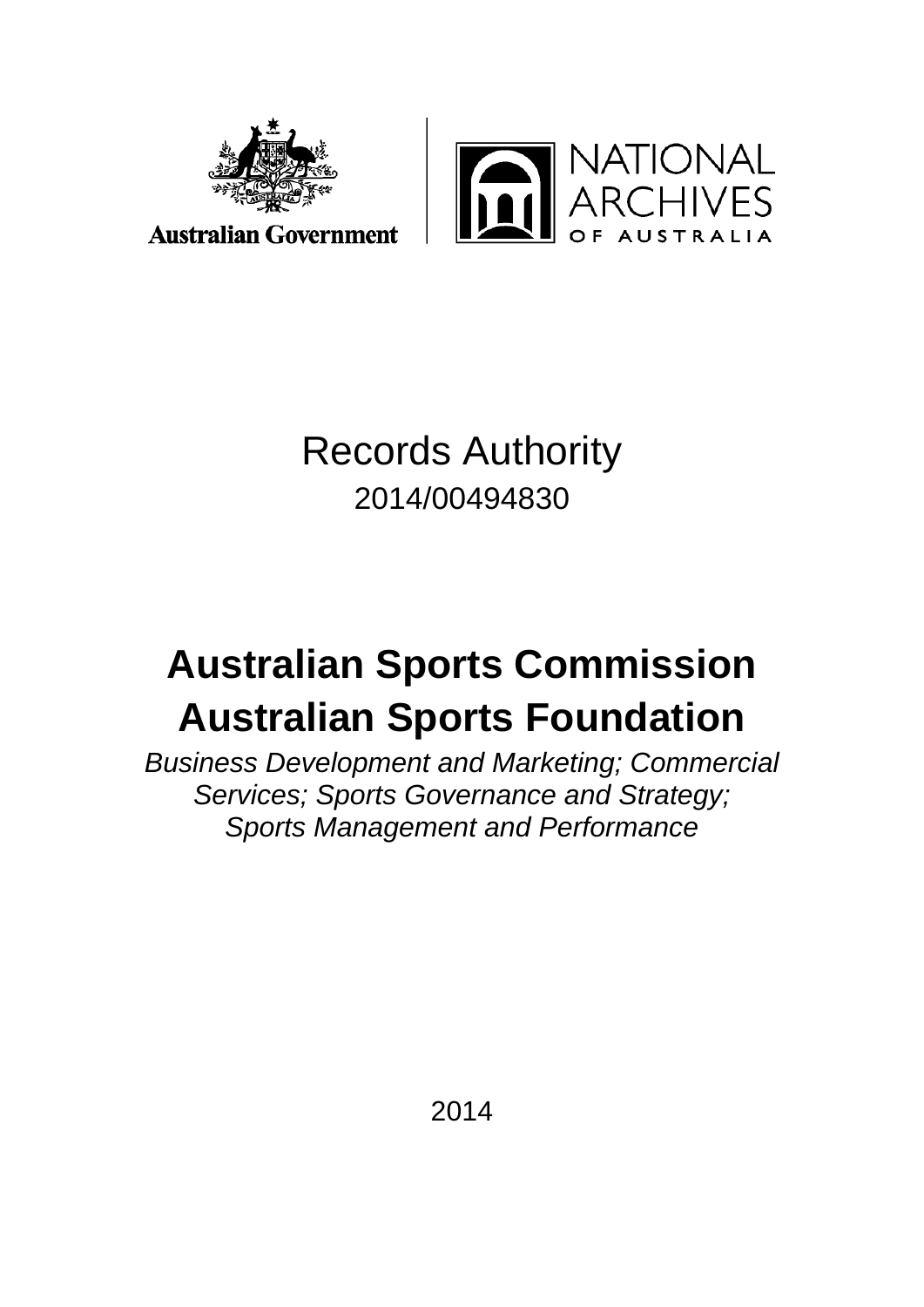#### **CONTENTS**

| SPORTS MANAGEMENT AND PERFORMANCE __________________________ | 12 |
|--------------------------------------------------------------|----|

© Commonwealth of Australia 2014

This work is copyright. Apart from any use as permitted under the *Copyright Act 1968,* no part may be reproduced by any process without prior written permission from the National Archives of Australia. Requests and inquiries concerning reproduction and rights should be directed to the Publications Manager, National Archives of Australia, PO Box 7425, Canberra Business Centre ACT 2610, Australia.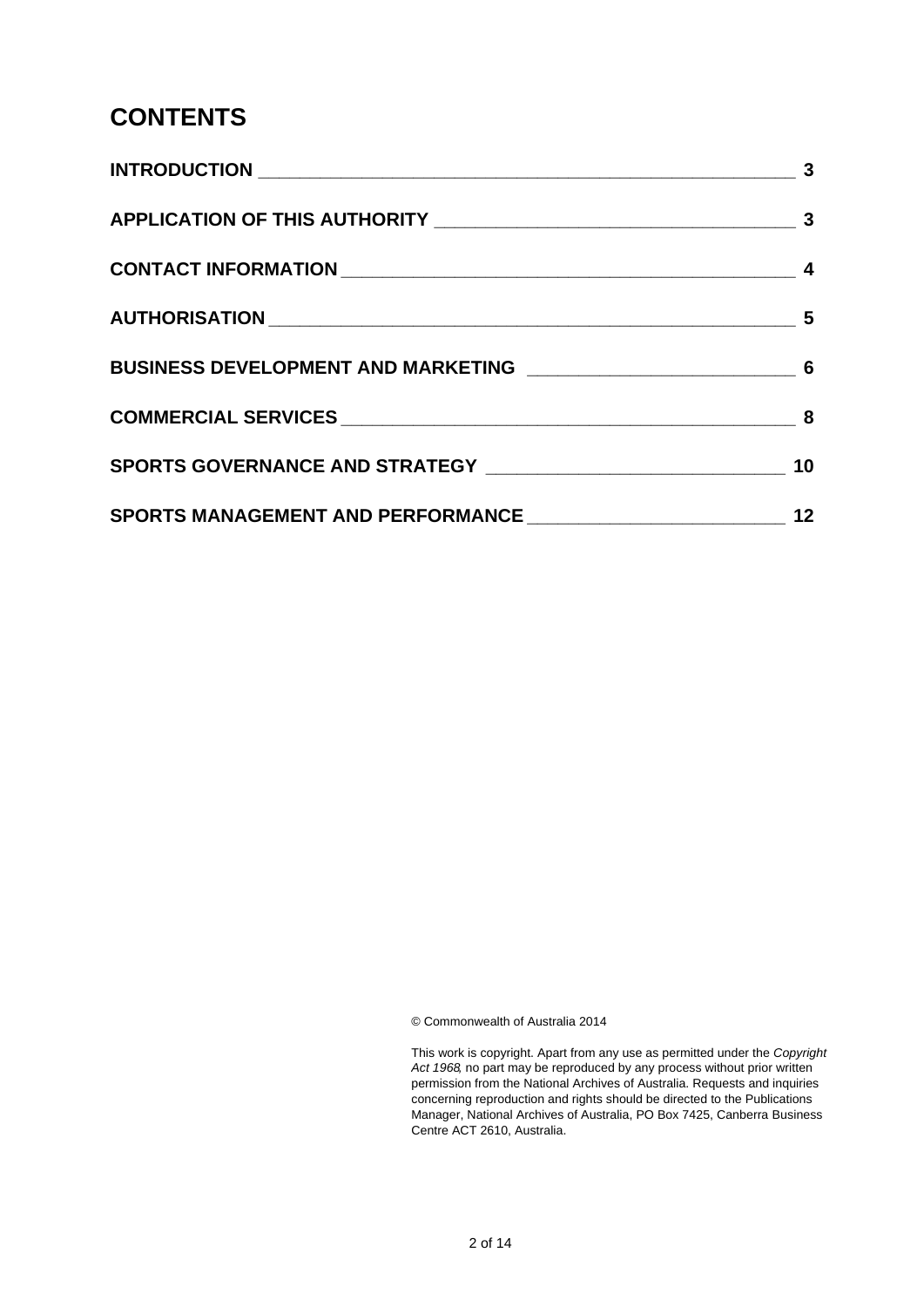#### **INTRODUCTION**

The Australian Sports Commission (ASC), the Australian Sports Foundation (ASF) and the National Archives of Australia have developed this Records Authority to set out the requirements for keeping or destroying records for the business areas of Business Development and Marketing, Commercial Services, Sports Governance and Strategy, and Sports Management and Performance. It represents a significant commitment on behalf of the ASC and the ASF to understand, create and manage the records of their activities.

This Authority is based on the identification and analysis of the business of ASC and ASF. It takes into account the both agencies legal and organisational records management requirements, and the interests of stakeholders, the agencies and the National Archives of Australia.

The Authority sets out those records that need to be retained as national archives and specifies the minimum length of time that temporary records need to be kept. This Authority gives ASC and ASF permission under the *Archives Act 1983*, for the destruction of the temporary records described after the minimum retention period has expired. Retention periods for these temporary records are based on: an assessment of business needs; broader organisational accountability requirements; and community expectations, and are approved by the National Archives of Australia on the basis of information provided by both agencies.

As changes in circumstances may affect future records management requirements, the periodic review of this Authority is recommended. All amendments must be approved by the National Archives.

#### **APPLICATION OF THIS AUTHORITY**

- 1. This Authority supersedes Records Authorities RDA 1243 (1996). The superseded records authority cannot be used by the ASC and ASF after the date of issue of this Authority.
- 2. This Authority is to be used to determine how long records must be kept. Records are matched to the relevant core business and records class in the Authority:
	- Where the minimum retention period has expired and the records are not needed for agency business they should be destroyed as authorised in this Authority;
	- Records that have not reached the minimum retention period must be kept until they do; and
	- Records that are identified as Retain as National Archives (RNA) are to be transferred to the National Archives of Australia for preservation.
- 3. This Authority applies to the records of the ASC and the ASF. Agreement from the agency responsible for the records is needed prior to the destruction or transfer of records.
- 4. This Authority should be used in conjunction with general records authorities such as:
	- the Administrative Functions Disposal Authority (AFDA) and/or AFDA Express issued by the National Archives to cover business processes and records common to Australian Government agencies;
	- General Records Authority 24 Records Relating to Data Matching Exercises; and
	- General Records Authority 31 for source (including original) records that have been copied, converted or migrated.
- 5. The Normal Administrative Practice (NAP) provision of the *Archives Act 1983* gives agencies permission to destroy certain records without formal authorisation. This usually occurs where records are duplicated, facilitative or for short-term use only. NAP does not replace arrangements agreed to in this Authority but can be used as a tool to assist in identifying records for destruction together with an agency's Records Authority or Authorities, and with AFDA and AFDA Express. The National Archives recommends that agencies develop and implement a Normal Administrative Practice policy. Advice and guidance on destroying records as a normal administrative practice and on how to develop an agency NAP policy is available from the National Archives' website at **[www.naa.gov.au](http://www.naa.gov.au/)**.
- 6. Records that are reasonably likely to be needed as evidence in a current or future judicial proceeding or are subject to a request for access under the *Archives Act 1983,* the *Freedom of Information Act 1982* or any other relevant Act must not be destroyed until the action has been completed.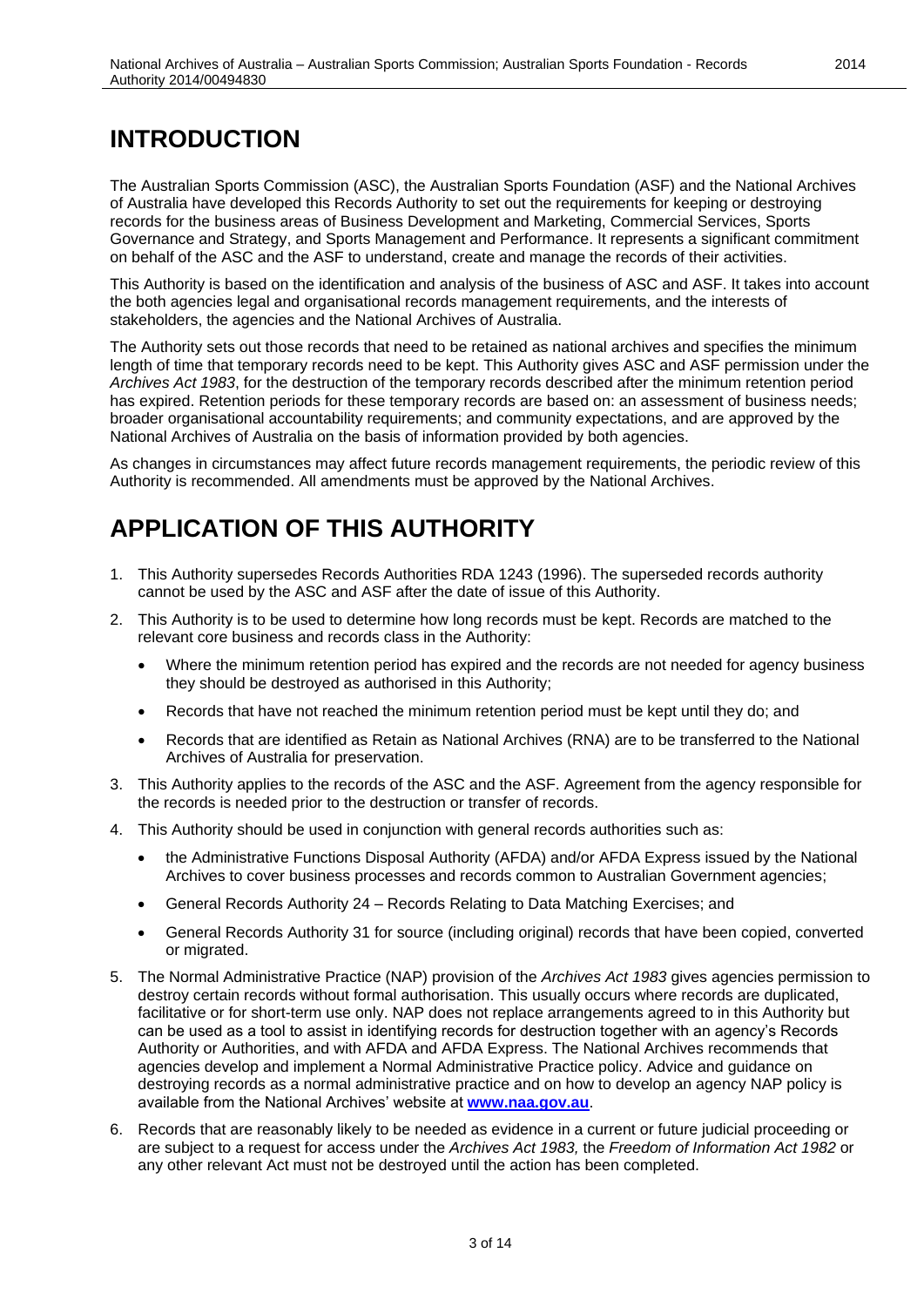- 7. Records subject to a disposal freeze must not be destroyed until the freeze has been lifted. Further information about disposal freezes and whether they affect the application of this Authority is available from the National Archives website at **[www.naa.gov.au](http://www.naa.gov.au/)**.
- 8. Where the method of recording information changes (for example from a manual system to an electronic system, or when information is migrated from one system to a new system) this Authority can still be applied, providing the records document the same core business. The information must be accessible for the period of time prescribed in this Authority. The agency will need to maintain continuing access to the information, including digital information, for the periods prescribed in this records authority or until the information is transferred into the custody of the National Archives.
- 9. In general, retention requirements indicate a minimum period for retention. The ASC and the ASF may extend minimum retention periods if they consider there is an administrative need to do so, without further reference to the National Archives. Where the ASC and the ASF believe that their accountability will be substantially compromised because a retention period or periods are not adequate, they should contact the National Archives for review of the retention period.
- 10. Records coming within 'Retain as national archives' classes in this Authority have been determined to be part of the archival resources of the Commonwealth under Section 3C of the *Archives Act 1983*. The determination of Commonwealth records as archival resources of the Commonwealth obliges agencies to transfer the records to the National Archives when they cease to be current and, in any event, within 15 years of the records coming into existence, under Section 27 of the *Archives Act 1983*.
- 11. Records in the care of agencies should be appropriately stored, managed and preserved. Agencies need to meet this obligation to ensure that the records remain authentic and accessible over time. Under Section 31 of the *Archives Act 1983*, access arrangements are required for records that become available for public access including those records that remain in agency custody.
- 12. Appropriate arrangements should be made with the National Archives when records are to be transferred into custody. The National Archives accepts for transfer only those records designated as national archives.
- 13. Advice on how to use this Authority is available from ASC's and ASF's records manager. If there are problems with the application of the Authority that cannot be resolved, please contact the National Archives.

#### **CONTACT INFORMATION**

For assistance with this authority or for advice on other records management matters, please contact National Archives' Agency Service Centre.

| Queen Victoria Terrace            | Tel:   | (02) 6212 3610           |
|-----------------------------------|--------|--------------------------|
| Parkes ACT 2600_                  | Fax:   | (02) 6212 3989           |
| PO Box 7425                       | Email: | recordkeeping@naa.gov.au |
| Canberra Business Centre ACT 2610 |        | Website: www.naa.gov.au  |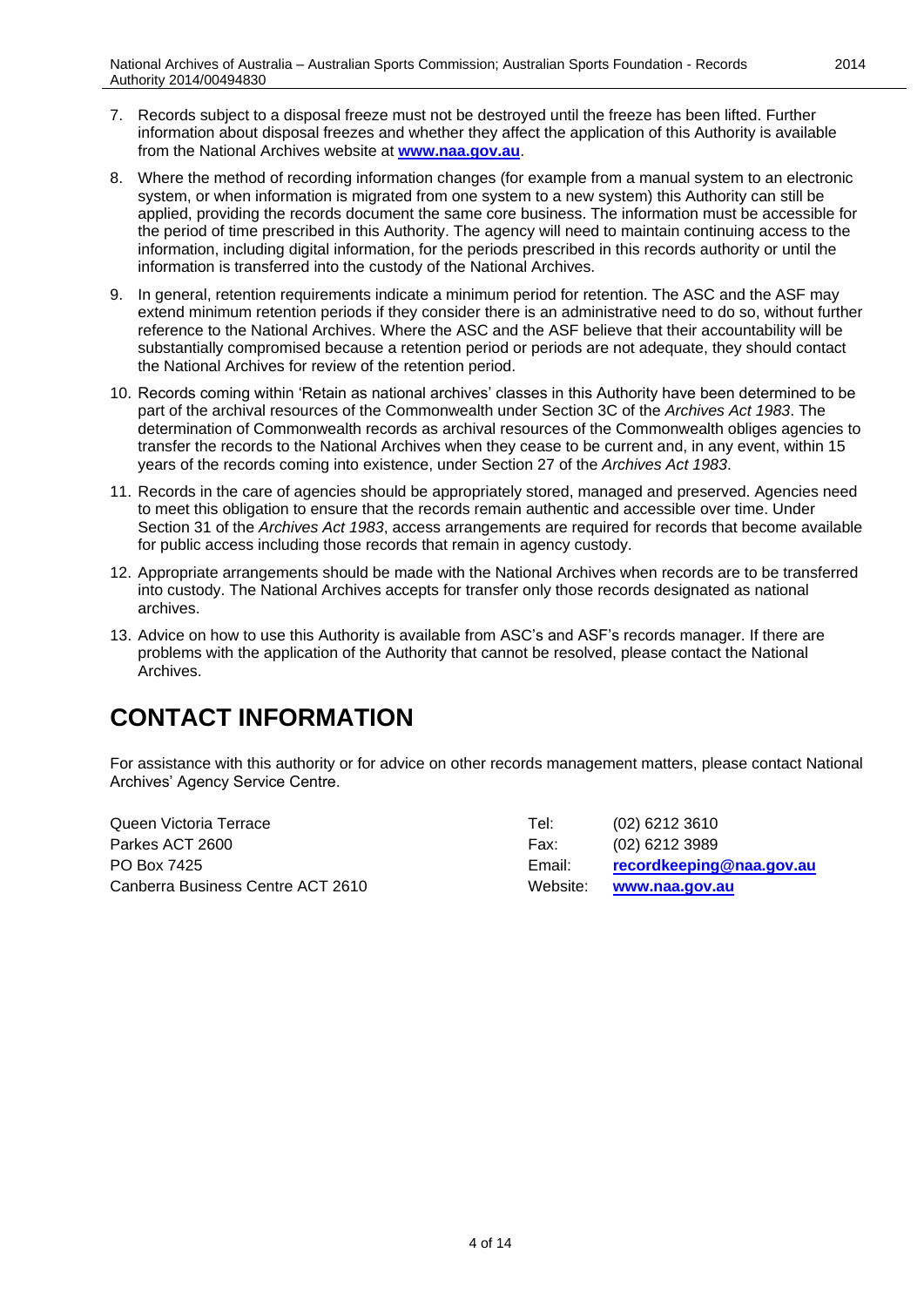#### **AUTHORISATION**

#### **RECORDS AUTHORITY 2014/00494830**

| Person to whom notice of<br>authorisation is given: | Mr Simon Hollingsworth<br><b>Chief Executive Officer</b><br>Australian Sports Commission   |
|-----------------------------------------------------|--------------------------------------------------------------------------------------------|
|                                                     | Mr Patrick Walker<br><b>Chief Executive Officer</b><br><b>Australian Sports Foundation</b> |
|                                                     | <b>Leverrier Street</b><br>Bruce ACT 2617                                                  |
|                                                     |                                                                                            |

| <b>Purpose:</b>     | Authorises arrangements for the disposal of records in accordance with<br>Section 24(2)(b) of the Archives Act 1983.                                                                            |
|---------------------|-------------------------------------------------------------------------------------------------------------------------------------------------------------------------------------------------|
|                     | Determines records classed as 'Retain as national archives' in this<br>Records Authority to be part of the archival resources of the<br>Commonwealth under Section 3C of the Archives Act 1983. |
|                     |                                                                                                                                                                                                 |
| <b>Application:</b> | All core business records relating to Business Development and<br>Marketing, Commercial Services, Sports Governance and Strategy,<br>and Sports Management and Performance                      |
|                     |                                                                                                                                                                                                 |

This authority gives permission for the destruction, retention or transfer to the National Archives of Australia of the records described. This authority will apply only with the consent of the agency currently responsible for the business documented in the records described.

Authorised by **Date of issue:** 

Anne Lyons 9 October 2014 Acting Director-General National Archives of Australia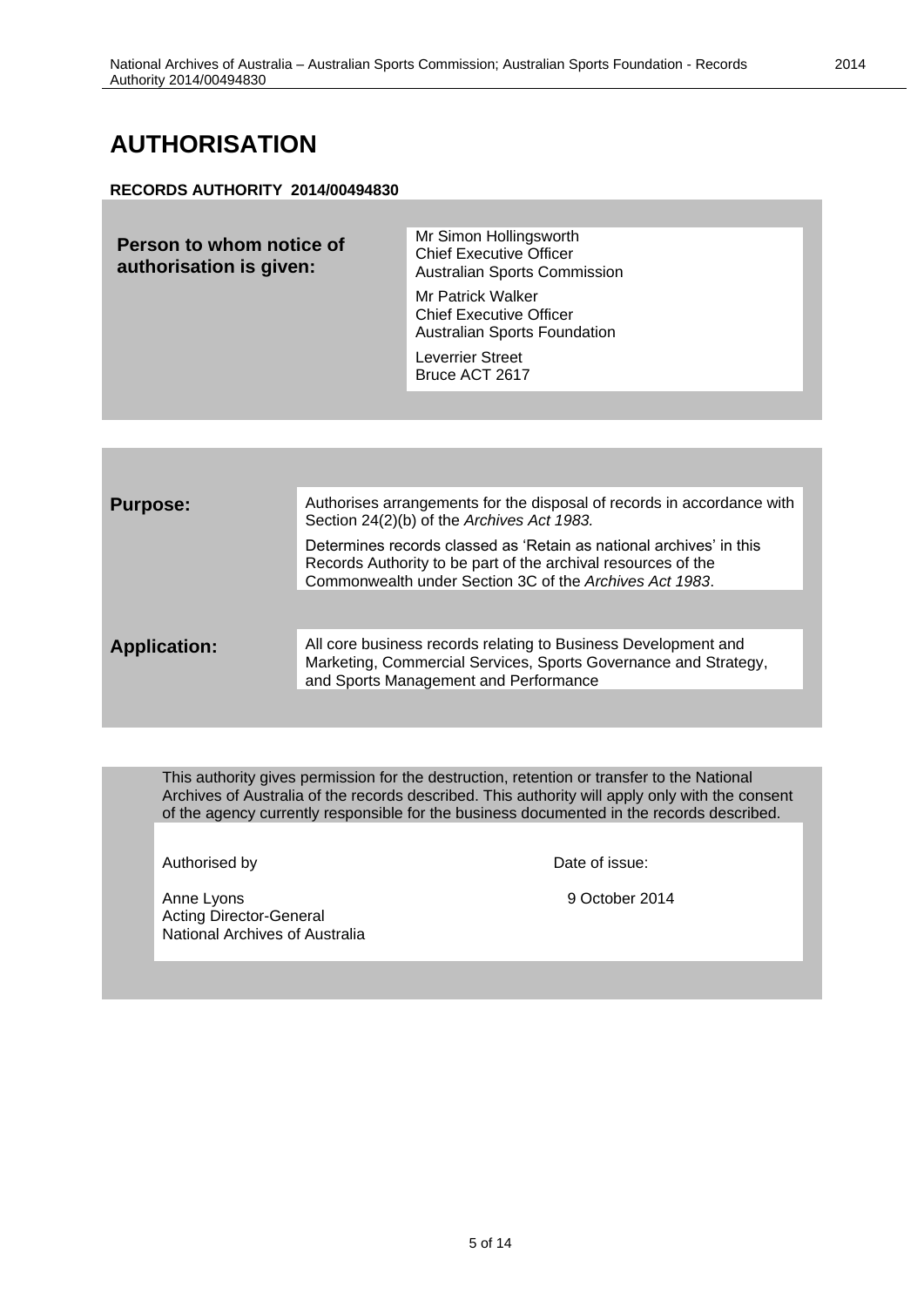#### **BUSINESS DEVELOPMENT AND MARKETING**

The core business of business development and marketing in both the Australian and International Sport Community.

The **core activities** include:

- developing, implementing and reviewing business development programs, policies, plans, strategies and procedures;
- providing and receiving advice and other forms of information;
- developing, implementing and reviewing branding, promotional and marketing campaigns, events, services products and publications;
- negotiating, establishing, managing and reviewing agreements, joint venture arrangements and partnerships;
- supporting business development (eg equity financing); and
- participating in or supporting bids for domestic, national and international sporting events.

The performance of the core business is supported by **general activities** such as:

- preparing and presenting speeches; and
- managing and participating in internal and external committees and meetings.

*Cross references to other records authorities*

*For managing collections (eg National Sport Information Centre, including the Clearing House for Sport, and the Australian Sport Publications Archive), use GRA 32 – SMALL COLLECTION MANAGEMENT.*

*Cross references to AFDA Express records authority*

*For managing communications and media relations, use COMMUNITY RELATIONS.*

*For organisational planning activities, use STRATEGIC MANAGEMENT*

| <b>Class no</b> | <b>Description of records</b>                                                                                                                                                                                                                                                                                                            | <b>Disposal action</b>         |
|-----------------|------------------------------------------------------------------------------------------------------------------------------------------------------------------------------------------------------------------------------------------------------------------------------------------------------------------------------------------|--------------------------------|
| 61660           | The following significant records documenting:                                                                                                                                                                                                                                                                                           | Retain as<br>national archives |
|                 | participation or support of bids for major sporting events (eg to host the<br>$\bullet$<br>Commonwealth Games or FIFA World Cup). Includes providing expertise<br>and guidance to host participants and the development of marketing<br>plans;                                                                                           |                                |
|                 | development and review of major promotional and marketing campaigns.<br>$\bullet$<br>Includes final version of marketing materials and products;                                                                                                                                                                                         |                                |
|                 | providing and receiving high level advice, including advice provided to the<br>$\bullet$<br>Minister and key stakeholders in relation to the development of sport.<br>Includes final version, submissions, summaries of supporting research,<br>position papers and briefs;                                                              |                                |
|                 | high-level internal and external committees and working groups where the<br>$\bullet$<br>agency provides secretariat support, is the Australian Government's main<br>representative, or plays a prominent or central role. Includes<br>establishment documentation, agenda, final version of minutes and tabled<br>papers;               |                                |
|                 | final version of high-level agreements and supporting documents that:<br>$\bullet$<br>relate to the establishment of partnership or joint venture arrangements<br>with key stakeholders; are controversial, of public interest or ground-<br>breaking in nature; or have substantial implications for the conduct of<br>agency business; |                                |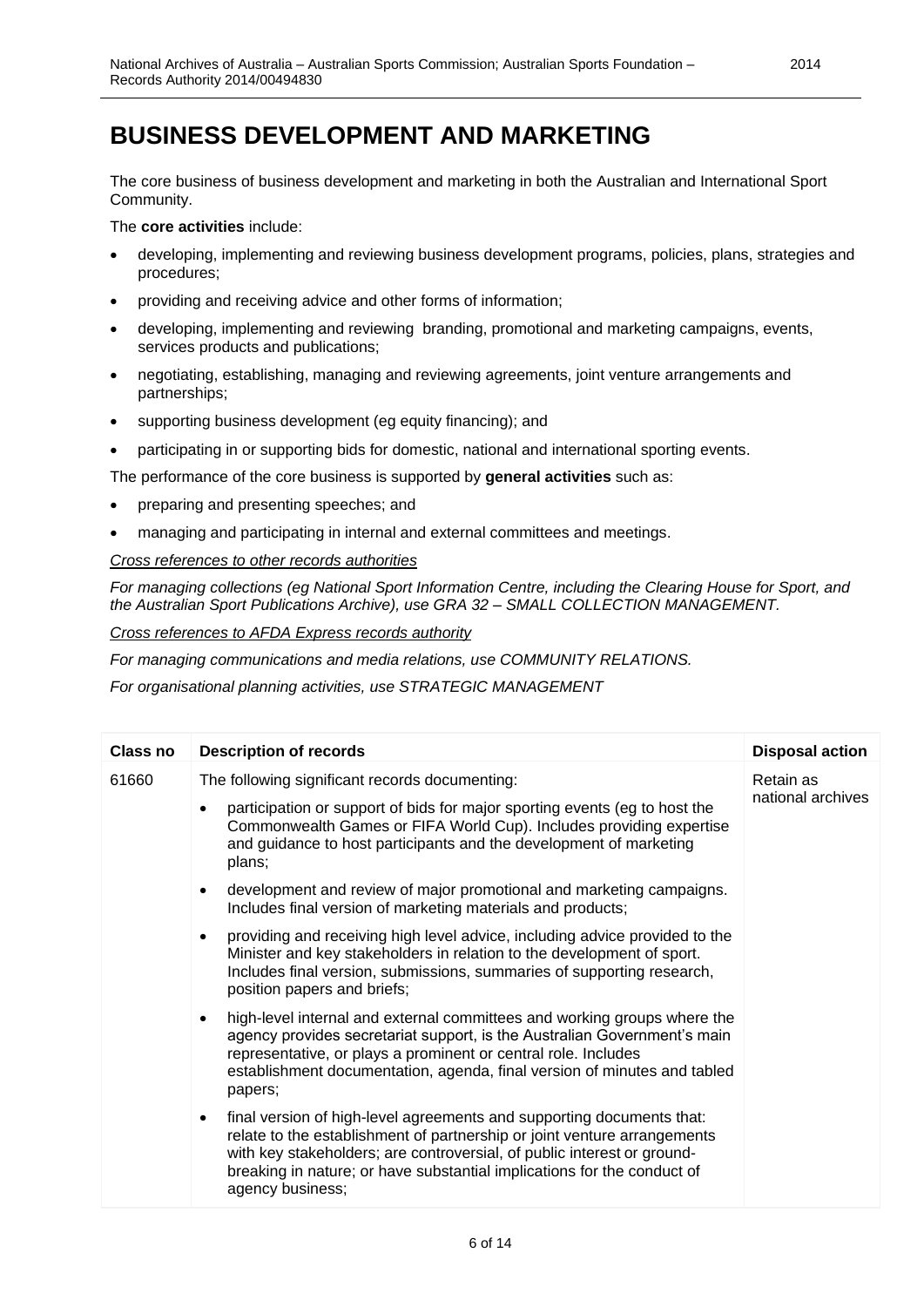### **BUSINESS DEVELOPMENT AND MARKETING**

| <b>Class no</b> | <b>Description of records</b>                                                                                                                                                                                                                                      | <b>Disposal action</b>                        |
|-----------------|--------------------------------------------------------------------------------------------------------------------------------------------------------------------------------------------------------------------------------------------------------------------|-----------------------------------------------|
|                 | development and review of high-level programs, policies, plans and<br>$\bullet$<br>strategies. Includes final version, major drafts, summaries of stakeholder<br>consultations and supporting research; and<br>master version of agency publications.<br>$\bullet$ |                                               |
| 61661           | Records documenting:<br>routine operational administrative tasks supporting the core business; and<br>$\bullet$<br>business development and marketing activities other than those in class<br>$\bullet$<br>61660.                                                  | Destroy 10 years<br>after action<br>completed |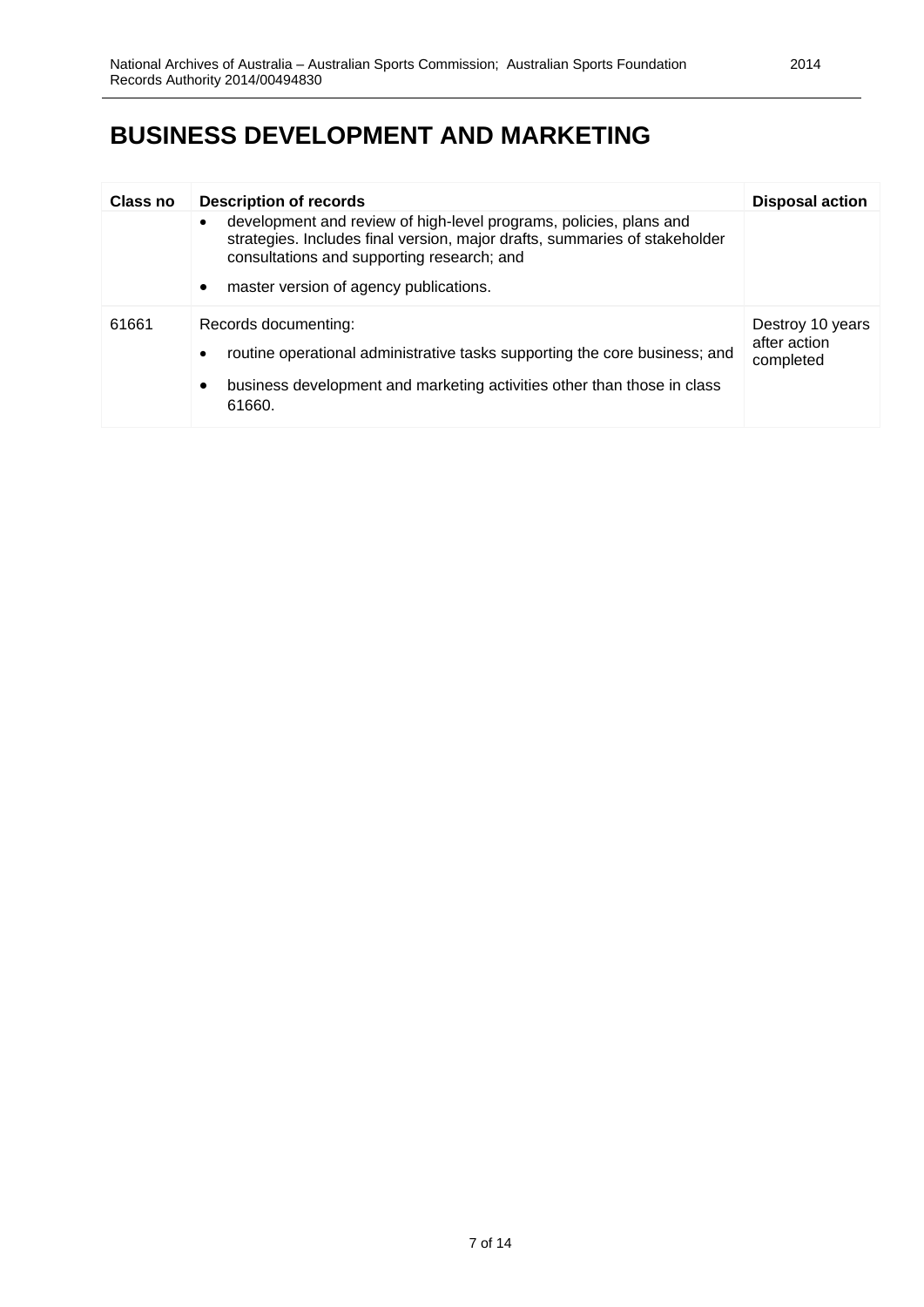### **COMMERCIAL SERVICES**

The core business of managing and providing retail services to the public, staff and athletes. Includes clothing and merchandise sales, event and facilities management, the provision of residential accommodation, child care facilities, lessons, tours, sporting events, school holiday programs or camps.

The **core activities** include:

- acquiring, designing, packaging, and supplying clothing and merchandise;
- managing retail and customer services;
- managing events and exhibitions;
- managing bookings, hire and pricing of clothing and merchandise, Commission facilities, property or memorabilia;
- conducting market and product research;
- coordination of lessons, tours, sporting events, programs and camps;
- coordination of accommodation and commercial services relating to the European Training Centre; and
- providing childcare services.

The performance of the core business is supported by **general activities** such as:

- developing, implementing and reviewing corporate style and branding guidelines in relation to products;
- establishing policy, procedures and plans;
- reporting;
- managing and participating in meetings and committees;
- reviewing and evaluating; and
- managing enquiries.

*Cross references to other areas of this records authority*

*For managing sporting events, team visits and sports related operations at the European Training Centre, use SPORTS MANAGEMENT AND PERFORMANCE.*

*For marketing activities, use BUSINESS DEVELOPMENT AND MARKETING.*

*Cross references to AFDA Express records authority*

*For acquisition and purchasing of clothing, merchandise, retail items and contracting-out use PROCUREMENT.*

*For auditing retail services, use FINANCIAL MANAGEMENT.*

*For stocktake activities, use EQUIPMENT & STORES.*

*For managing communications and media relations, use COMMUNITY RELATIONS.*

*For insurance, including public liability insurance, use COMPENSATION.*

*For managing technical aspects of online shopping web services, use TECHNOLOGY & TELECOMMUNICATIONS.*

*For managing venues, facilities, premises and security including the European Training Centre, use PROPERTY MANAGEMENT.*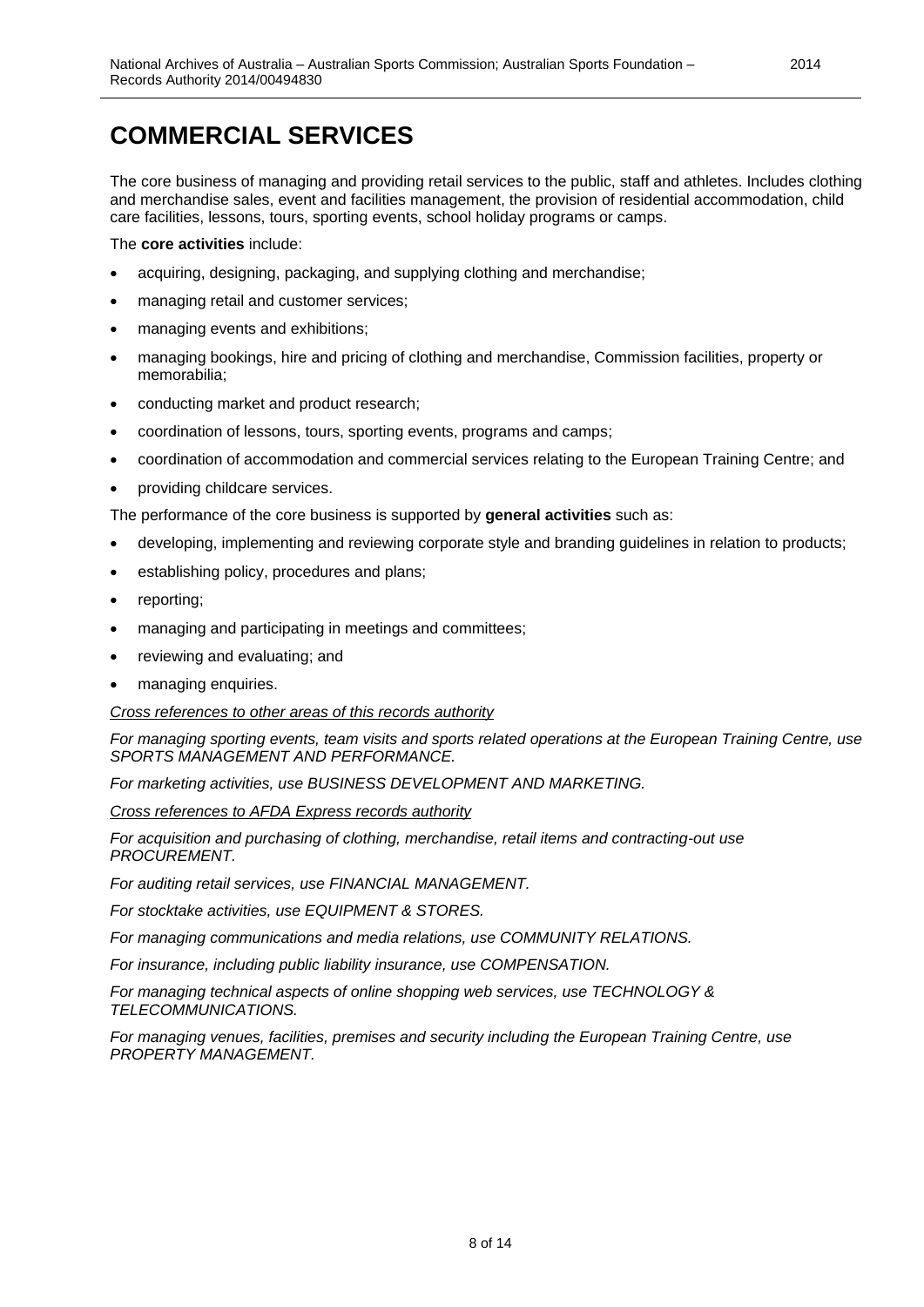### **COMMERCIAL SERVICES**

| Class no. | <b>Description of Records</b>                                                                                                                                                                            | <b>Disposal action</b>                                                                         |
|-----------|----------------------------------------------------------------------------------------------------------------------------------------------------------------------------------------------------------|------------------------------------------------------------------------------------------------|
| 61662     | Records documenting case files for children enrolled in the childcare centre.<br>Excludes records relating to attendance of minors at camps, events and after<br>school programs covered in class 61663. | Destroy 25 years<br>after date of birth<br>or 7 years last<br>action,<br>whichever is<br>later |
| 61663     | Records documenting:<br>routine operational administrative tasks supporting the core business; and<br>$\bullet$<br>commercial services activities other than those in class 61662.<br>٠                  | Destroy 7 years<br>after action<br>completed                                                   |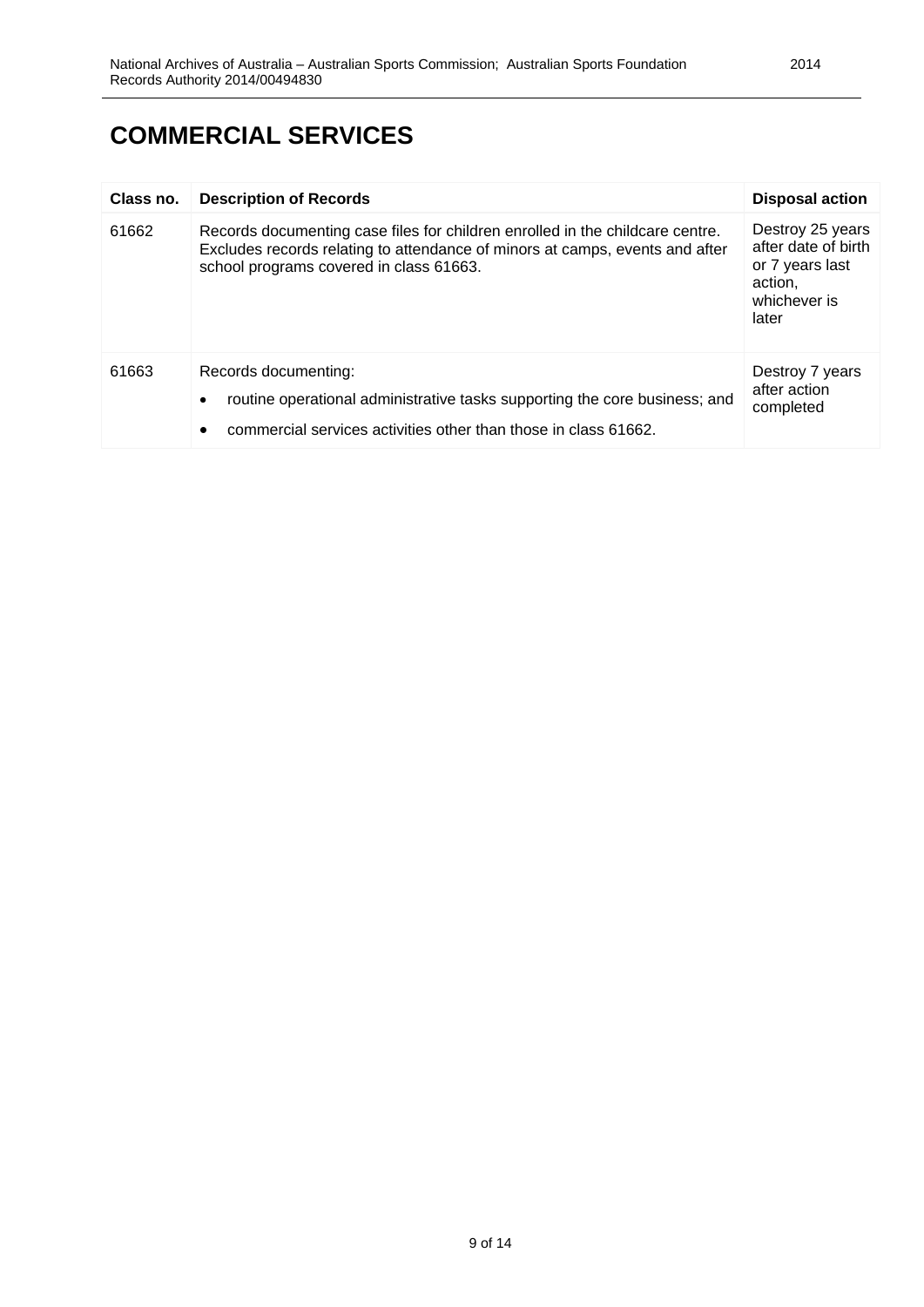#### **SPORTS GOVERNANCE AND STRATEGY**

The core business of enhancing high performance sport, increasing sport participation, encouraging innovation and forward thinking and building sport capability through governance, leadership and strategy in the sports sector. Includes working with government, sports organisations, peak bodies, institutes and academies of sport and the business sector.

#### The **core activities** include:

- developing, implementing, monitoring and reviewing leadership and governance frameworks;
- planning and coordinating sports nationally including strategic liaison with national sporting organisations;
- developing, implementing, monitoring and reviewing national policies, strategies, plans and programs supporting areas such as high performance, sports ethics and participation in sport;
- providing and receiving advice and other forms of information;
- managing and participating in internal and external committees and meetings;
- developing submissions and reports;
- negotiating, establishing, managing and reviewing agreements, contracts, joint venture arrangements and partnerships; and
- supporting and contributing to best practice anti-doping and illicit drug frameworks nationally and internationally.

The performance of the core business is supported by **general activities** such as:

- preparing and presenting speeches;
- arranging and attending conferences, seminars, forums and workshops; and
- reviewing and evaluating.

*Cross references to other areas of this records authority*

*For marketing activities, use BUSINESS DEVELOPMENT AND MARKETING.*

*Cross references to AFDA Express records authority*

*For compliance and reporting, use STRATEGIC MANAGEMENT.*

*For visits from other organisations, use COMMUNITY RELATIONS or GOVERNMENT RELATIONS.*

*Cross references to other records authorities*

*For establishing and managing the agencies governing bodies, including the board of the Australian Sports Foundation, use GOVERNING BODIES.*

*For managing collections (eg National Sport Information Centre, including the Clearing House for Sport, and the Australian Sport Publications Archive), use GRA 32 – SMALL COLLECTION MANAGEMENT.*

*For establishing and winding up entities (eg the Australian Sport Foundation), use ESTABLISHING & WINDING UP ENTITIES.*

| Class no | <b>Description of records</b>                                                                                                                                                                                                                                                                                                                                                                                                                                                            | <b>Disposal action</b>         |
|----------|------------------------------------------------------------------------------------------------------------------------------------------------------------------------------------------------------------------------------------------------------------------------------------------------------------------------------------------------------------------------------------------------------------------------------------------------------------------------------------------|--------------------------------|
| 61664    | The following significant records documenting:<br>development and review of national and high-level leadership and<br>$\bullet$<br>governance frameworks, policies, plans, strategies and programs (eg the<br>Winning Edge program and anti-doping education strategies and<br>programs) to enhance performance, participation and innovation in sport<br>and sport capability. Includes final version, major drafts, stakeholder<br>consultations and summaries of supporting research; | Retain as<br>national archives |
|          | high-level internal and external committees where the agency provides<br>$\bullet$<br>the secretariat, is the Commonwealth's main representative, or plays a                                                                                                                                                                                                                                                                                                                             |                                |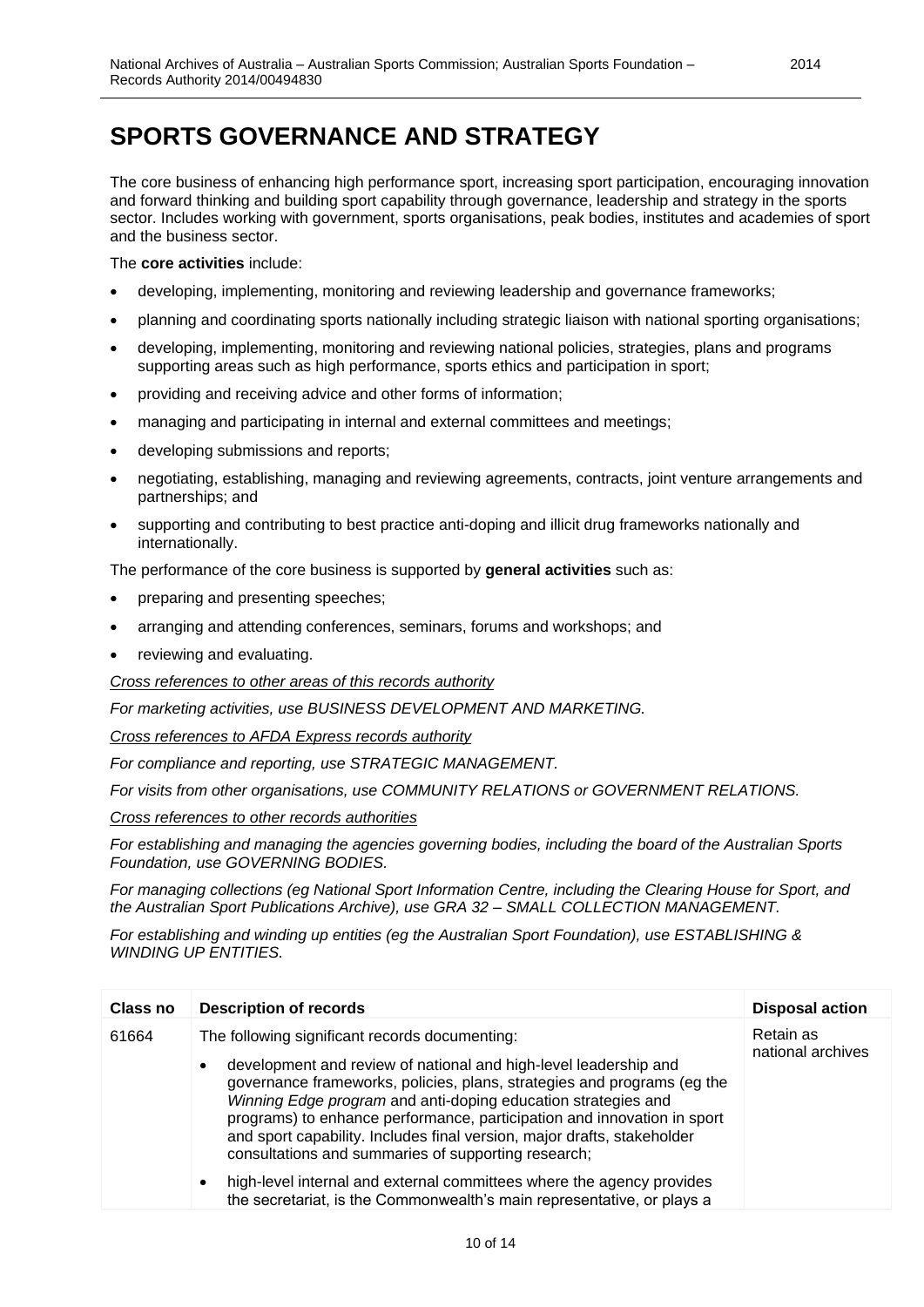### **SPORTS GOVERNANCE AND STRATEGY**

| <b>Class no</b> | <b>Description of records</b>                                                                                                                                                                                                                                                                                                                                                                             | <b>Disposal action</b>           |
|-----------------|-----------------------------------------------------------------------------------------------------------------------------------------------------------------------------------------------------------------------------------------------------------------------------------------------------------------------------------------------------------------------------------------------------------|----------------------------------|
|                 | prominent or central role (eg Committee of Sport and Recreation<br>Officials);                                                                                                                                                                                                                                                                                                                            |                                  |
|                 | high-level advice provided to or received from major stakeholders relating<br>$\bullet$<br>to significant sport issues (eg anti-doping and illicit drugs). Includes final<br>version of formal advice, submissions, summaries of supporting research<br>and briefs;                                                                                                                                       |                                  |
|                 | national and high-level reviews relating to the core business. Includes<br>$\bullet$<br>final version of review reports and recommendations, major drafts,<br>submissions, and summaries of stakeholder consultation and supporting<br>research;                                                                                                                                                          |                                  |
|                 | final version of speeches or presentations made by the Minister, agency<br>$\bullet$<br>head or senior staff at national and international forums, conferences,<br>workshops and seminars;                                                                                                                                                                                                                |                                  |
|                 | final version of proceedings, reports, presentations and papers from<br>$\bullet$<br>conferences, seminars, forums and workshops hosted by the agency;                                                                                                                                                                                                                                                    |                                  |
|                 | final version of high-level contracts and agreements and supporting<br>$\bullet$<br>documents with key stakeholders (eg National Institute System<br>Intergovernmental Agreement), that establish partnerships and<br>cooperative arrangements, that are controversial, or of public interest or<br>ground-breaking in nature or have substantial implications for the conduct<br>of agency business; and |                                  |
|                 | development and review of representations, submissions and reports<br>$\bullet$<br>relating to participation in nationally significant sports events and issues<br>(eg Olympic Games related organisations, anti-doping and illicit drug<br>activities). Includes final versions, major drafts, summaries of stakeholder<br>consultation and supporting research and briefs.                              |                                  |
| 61665           | Records documenting:                                                                                                                                                                                                                                                                                                                                                                                      | Destroy 10 years<br>after action |
|                 | routine operational administrative tasks supporting the core business; and<br>sports governance and strategy activities other than those in class 61664.                                                                                                                                                                                                                                                  | completed                        |
|                 |                                                                                                                                                                                                                                                                                                                                                                                                           |                                  |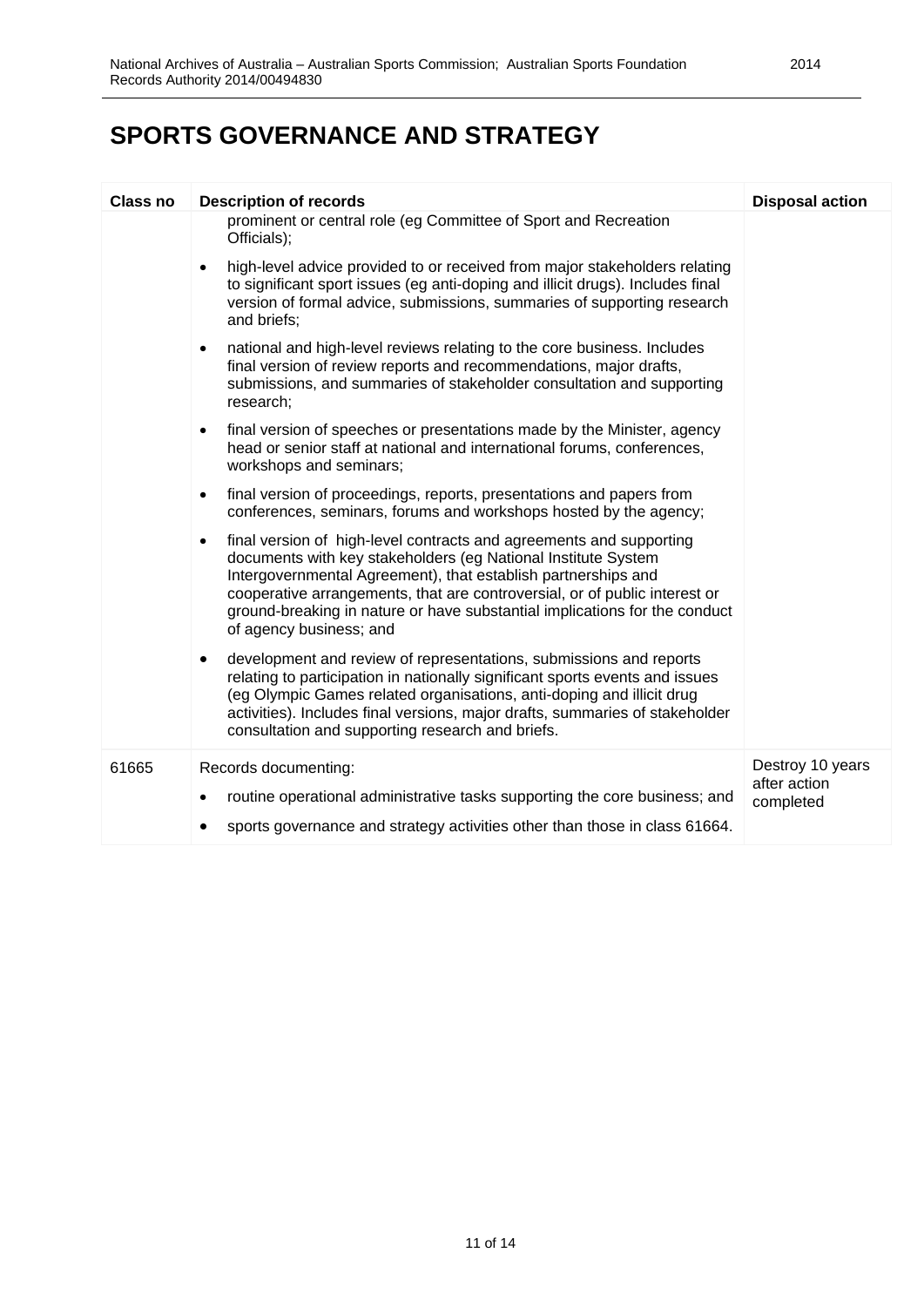#### **SPORTS MANAGEMENT AND PERFORMANCE**

The core business of improving opportunities for participation in sport and excellence in high-performance athletes through the development and implementation of programs, policies, and service delivery and events management.

#### The **core activities** include:

- developing, implementing and reviewing programs, policies, procedures, plans, strategies, schemes, initiatives and frameworks. Includes best practice anti-doping and illicit drug policies and procedures;
- developing elite athlete skills to maximise performance, including management of individual athletes and teams, targeted training and education, and preparation to improve sport performance;
- developing skills and abilities of coaches and officials through training and education programs, accreditation and nationally recognised qualifications;
- developing, delivering and reviewing programs and events supporting participation, equity of access and excellence in sport for athletes and the community. Includes financial modelling and education and resource development to support sport programs;
- raising money, including through donations, for developing sport in Australia through the Australian Sports Foundation (ASF);
- receiving, assessing and approving applications for sports projects eligible for tax deductible fundraising status. Includes developing, maintaining and updating related database information;
- developing and delivering outreach programs to support sport internationally;
- initiating, facilitating and managing sports and sports related medical research, including negotiating and managing agreements with research providers and partners;
- developing and delivering sport science and medical services to support the development and performance of Australian athletes and coaches. Includes the identification, development, supporting research and delivery of clinical services (eg medicine, physical therapies, psychology) and sport science services (eg nutrition, biomechanics, physiology, performance analysis);
- managing sporting events, team visits and sports related operations of high performance athletes and national sporting organisations at the European Training Centre (ETC); and
- establishing and conferring industry awards and honours.

The performance of the core business is supported by **general activities** such as:

- preparing and delivering speeches and presentations;
- providing and receiving advice; and;
- managing and participating in committees or meetings.

*Cross references to other areas of this records authority*

*For agreements with sponsors and marketing activities, use BUSINESS DEVELOPMENT AND MARKETING. Cross references to AFDA Express records authority*

*For acquisition of specialist or other equipment, use PROCUREMENT.*

*For compliance and investment modelling, use FINANCIAL MANAGEMENT.*

*For visits to or from other organisations, use COMMUNITY RELATIONS or GOVERNMENT RELATIONS.*

*For media releases and statements, use COMMUNITY RELATIONS*.

#### *Cross references to other records authorities*

*For grant funding, sponsorship and/or scholarships, use GRA 28 - GRANT MANAGEMENT.*

*For managing collections (eg National Sport Information Centre, including the Clearing House for Sport, and the Australian Sport Publications Archive), use GRA 32 – SMALL COLLECTION MANAGEMENT.*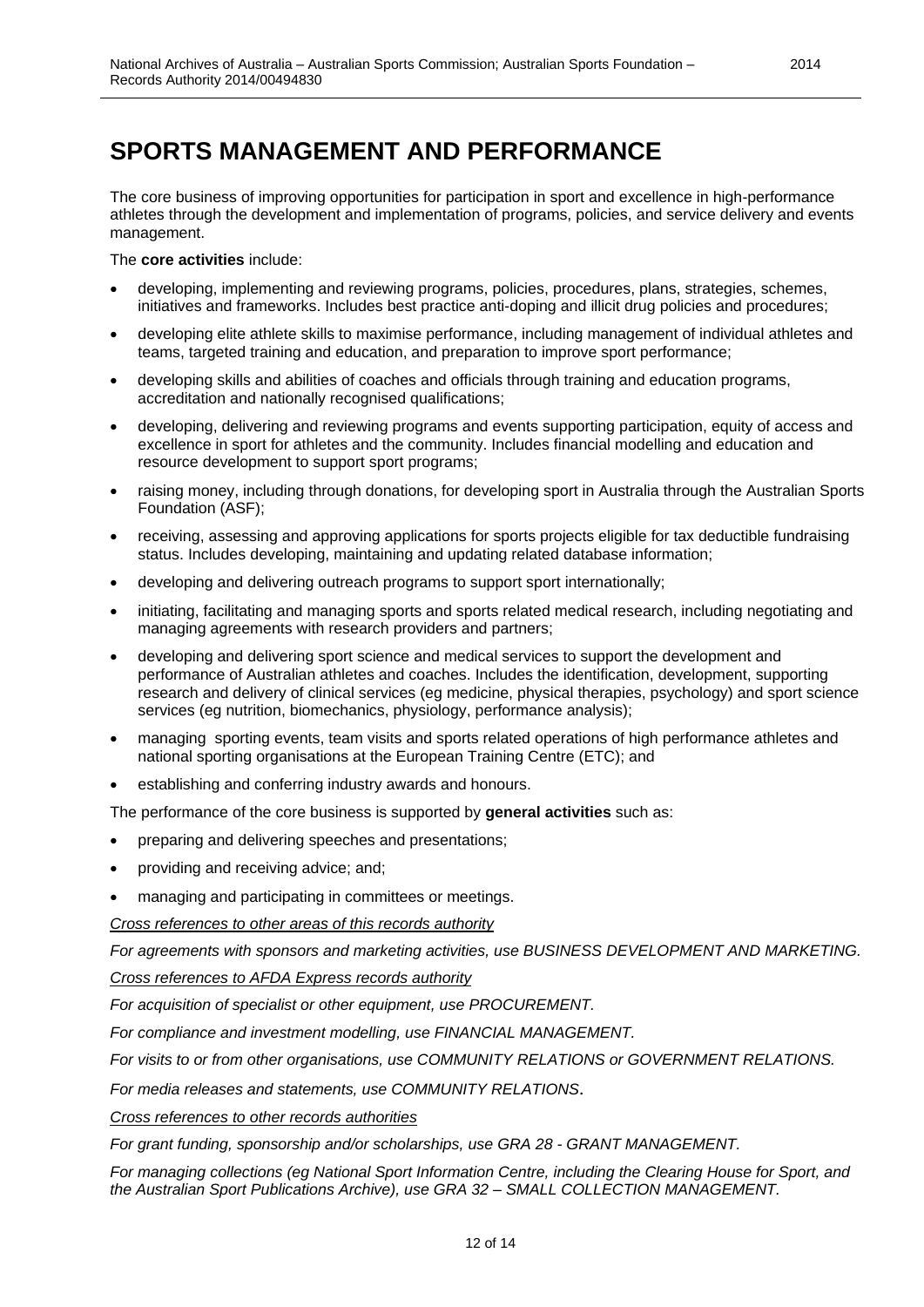### **SPORTS MANAGEMENT AND PERFORMANCE**

| <b>Class no</b> | <b>Description of records</b>                                                                                                                                                                                                                                                                                                                                                                                                                                                                                                        | <b>Disposal action</b>                         |
|-----------------|--------------------------------------------------------------------------------------------------------------------------------------------------------------------------------------------------------------------------------------------------------------------------------------------------------------------------------------------------------------------------------------------------------------------------------------------------------------------------------------------------------------------------------------|------------------------------------------------|
| 61666           | The following significant records documenting:                                                                                                                                                                                                                                                                                                                                                                                                                                                                                       | Retain as<br>national archives                 |
|                 | development and review of high-level programs, policies, frameworks,<br>strategies, plans, schemes and initiatives designed to enhance excellence<br>in sport at the elite level (eg Australia's Winning Edge Strategy 2012-2022<br>and the National Coaching and Officiating Accreditation Schemes), or<br>which relate to sports management and performance such as supporting<br>anti-doping and illicit drug strategies. Include final version, major drafts,<br>summaries of stakeholder consultations and supporting research; |                                                |
|                 | development of elite athlete skills to enable participation in major sporting<br>$\bullet$<br>events, domestic and international (eg Commonwealth Games and<br>Olympic Games), includes provision of expertise and guidance;                                                                                                                                                                                                                                                                                                         |                                                |
|                 | outcomes of major sports and medicine research programs. Includes final<br>$\bullet$<br>version of research reports, related data sets and summaries of<br>supporting analysis;                                                                                                                                                                                                                                                                                                                                                      |                                                |
|                 | high profile investigation case records relating to major stakeholders,<br>٠<br>athletes or officials;                                                                                                                                                                                                                                                                                                                                                                                                                               |                                                |
|                 | high-level committees or other groups where the agency provides the<br>$\bullet$<br>secretariat, is the Commonwealth's main representative, or plays a<br>leading role;                                                                                                                                                                                                                                                                                                                                                              |                                                |
|                 | high-level advice provided to or received from major stakeholders relating<br>$\bullet$<br>to sports management, performance or research;                                                                                                                                                                                                                                                                                                                                                                                            |                                                |
|                 | summary records; such as registers or databases, of donations received<br>٠<br>and approved sports projects maintained by the agency. Includes<br>datasets and associated information about the data fields (eg data<br>dictionaries and data repositories);                                                                                                                                                                                                                                                                         |                                                |
|                 | final version of speeches or presentations made by the Minister or senior<br>$\bullet$<br>agency staff;                                                                                                                                                                                                                                                                                                                                                                                                                              |                                                |
|                 | awards and other recognition of elite athletes and highly recognised<br>$\bullet$<br>coaches and officials; and                                                                                                                                                                                                                                                                                                                                                                                                                      |                                                |
|                 | major sports research data collections and audio visual material in the<br>best available format supporting sports performance analysis for athletes<br>that compete at national or international events or attract significant public<br>interest or media attention.                                                                                                                                                                                                                                                               |                                                |
| 61667           | Sports research data collections and audio visual material supporting sports<br>performance analysis not covered in class 61666.                                                                                                                                                                                                                                                                                                                                                                                                     | Destroy 100<br>years after action<br>completed |
| 61668           | Athlete scholarship, training, wellbeing, medical records and test results.                                                                                                                                                                                                                                                                                                                                                                                                                                                          | Destroy 75 years<br>after date of birth        |
| 61669           | Records documenting:                                                                                                                                                                                                                                                                                                                                                                                                                                                                                                                 | Destroy 20 years<br>after last action          |
|                 | provision of medical services, excluding athlete medical records; and                                                                                                                                                                                                                                                                                                                                                                                                                                                                |                                                |
|                 | implementation and compliance with externally developed best practice<br>$\bullet$<br>protocols, standards and procedures (eg medical practice protocols and<br>Australian physiotherapy standards).                                                                                                                                                                                                                                                                                                                                 |                                                |